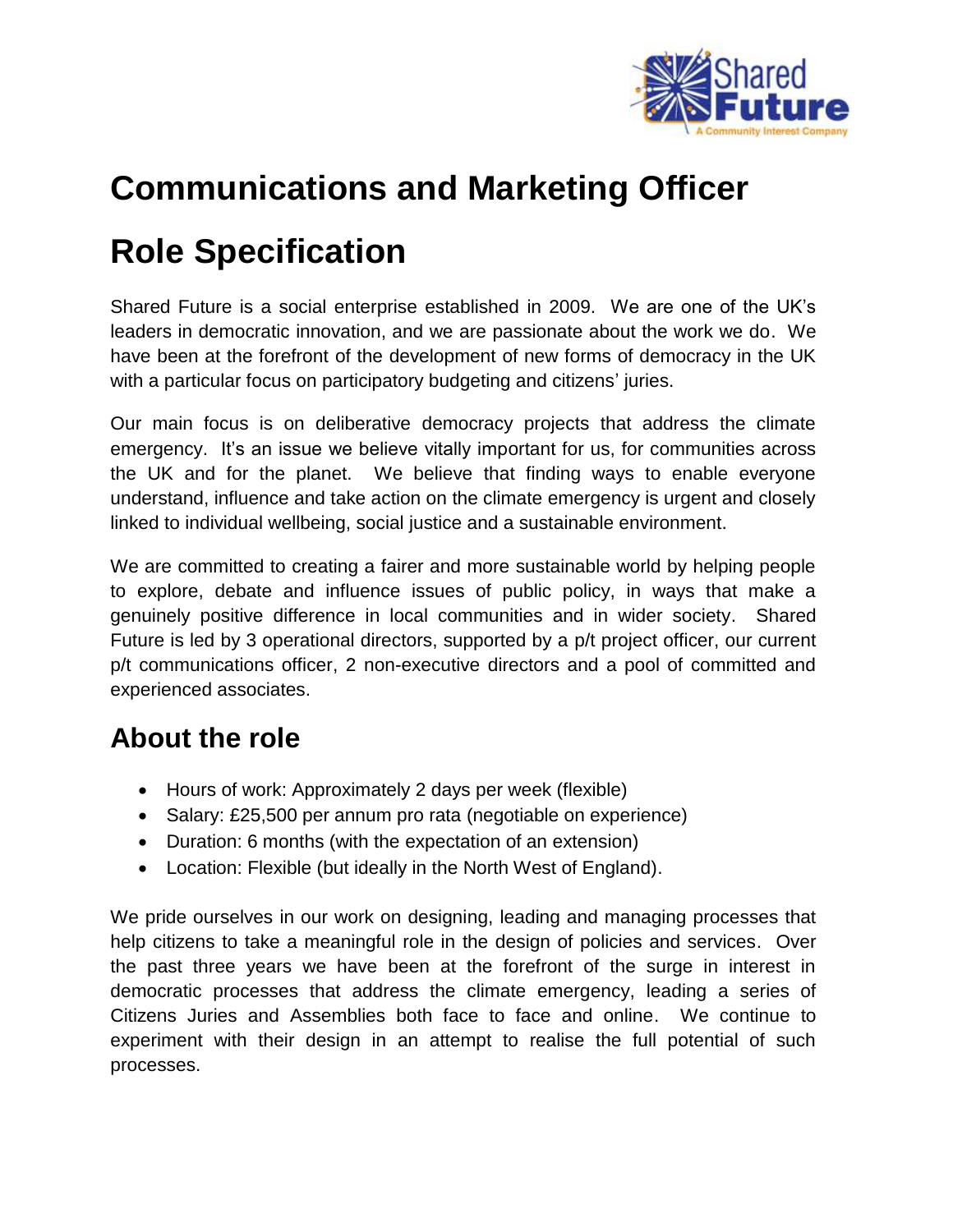Our current communications and marketing officer is shortly going to be moving on to focus on his own journalism work. We are seeking someone to take forward the role and make it their own. We want you to be:

- The voice of Shared Future, by shaping and managing our digital communications. To help us shout about what we do, and show us how to do it better
- Someone able to help us update, manage and create content on our website and social media channels, improving both our internal communications and our public profile
- Committed to tackling the climate emergency and promoting social justice.

People are at the heart of our work, as is a belief that often when you bring communities together amazing things can happen. The successful candidate must share this belief in people and feel excited about working closely with a wonderful diversity of citizens.

## **Key responsibilities**

- Manage our Wordpress based website: For example, upload and publish blog posts, SF news, resources and project updates and keep Directors' and Associates' profiles up to date
- Work with clients on projects: Advise them on communications planning so that they effectively engage the public and internal stakeholders from the project's start to finish. Assist them with writing press releases and social media posts where required
- Run our social media (Facebook, LinkedIn and Twitter): Post content and project updates on a regular basis. Engage with clients, allied organisations and influencers. Respond to enquiries
- Implement and regularly review our communications strategy. This includes sending monthly e-bulletins and compiling a fortnightly internal newsletter
- Help proof or format written reports
- Proactively suggest ways for Shared Future to boost its public profile.

### **Person specification**

### **Essential**

 Self motivated, organised, proactive, and willing to learn and share skills within our small team of directors and associates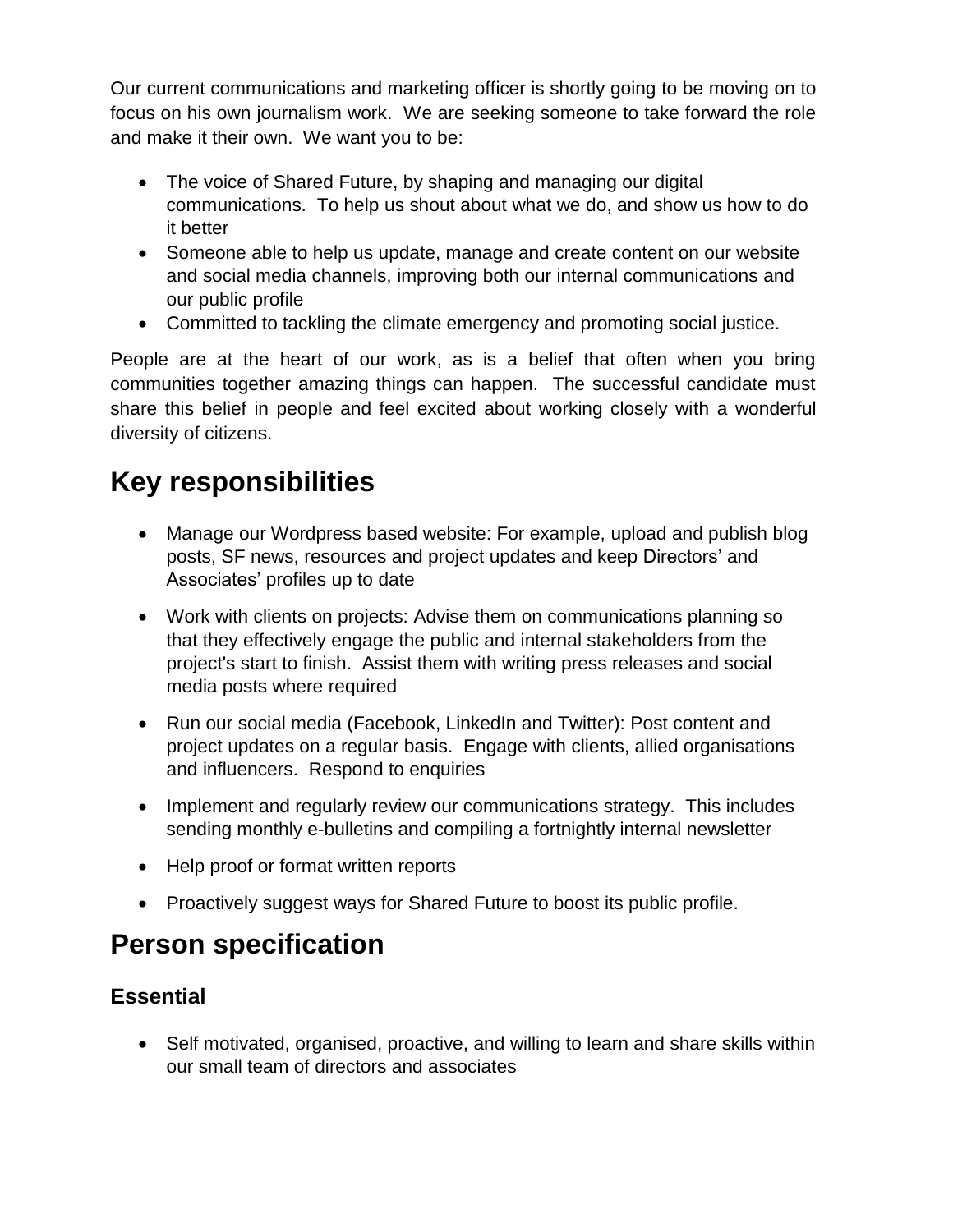- Able to work virtually, either hot-desking or from home, within an organisation that operates without a central office base
- Based in the North West of England (ideally Manchester, Lancaster or Kendal)
- Available at least 8 days per month and able to work on a flexible basis
- Excellent written skills and familiarity with digital technology.

#### **Desirable**

- Capable with Wordpress and with a familiarity with MailChimp. Knowledge of publishing software like Canva or Adobe Creative Suite desirable
- A relevant qualification or evidence of at least two years' practical experience in digital communications, PR, marketing or related fields is desirable. We will consider an entry-level communications and marketing candidate with relevant experience within our sector
- A demonstrable commitment to democratic inclusion and increasing diversity in public engagement and a demonstrable commitment towards tackling the climate emergency
- A good working knowledge of the local and national media landscape
- Ability to start immediately.

#### **What we can offer the right candidate**

- The opportunity to make a real impact on the challenge of climate change and towards furthering democratic participation
- Participate in and learn about our citizen's inquiries, participatory democracy projects and other work
- CV development, mentoring and advice, especially if you are interested in a career within a co-operative or social enterprise
- Contacts, networking opportunities and job satisfaction
- Salary equivalent to £25,500 per annum pro rata, negotiable upon experience, with an opportunity to work freelance at an equivalent rate
- Initial six month contract with an expectation to extend and grow your work with us. We are ideally looking for someone who can start immediately.

We believe that people from certain backgrounds are under-represented in organisations such as our own. We particularly welcome applications from Black, Asian and minority ethnic people, people who identify as LGTBQIA, disabled people, and people who identify as working class now or in the past.